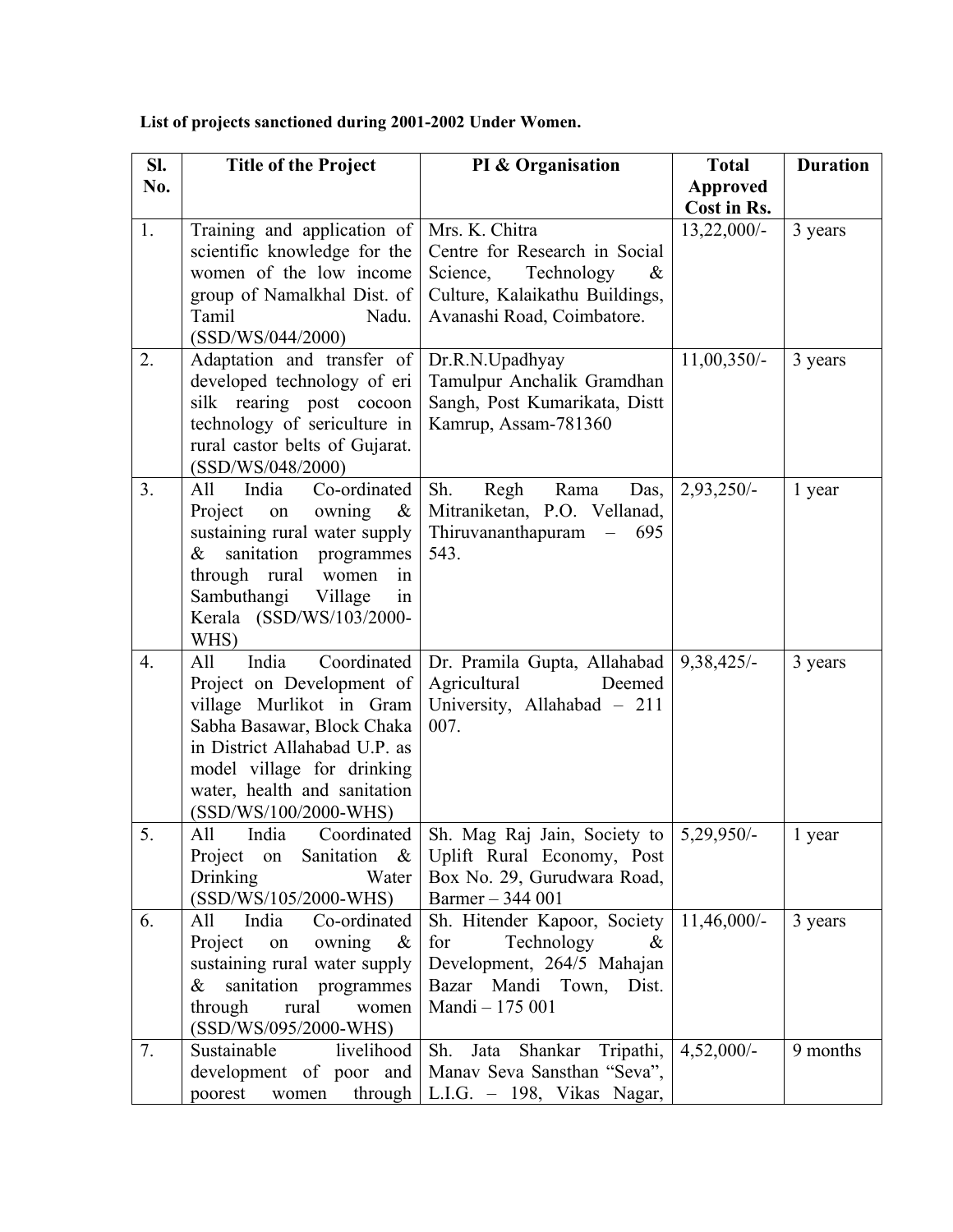|     | integrated farming system<br>organic<br>and<br>farming<br>(SSD/WS/016/2000)                                                                                                                                        | P.O. Jungle Beni Madhava,<br>F.C.I.<br>Vaya<br>$\frac{1}{2}$<br>Factory,<br>Gorakhpur - 273 007, U.P.                                                                                            |               |           |
|-----|--------------------------------------------------------------------------------------------------------------------------------------------------------------------------------------------------------------------|--------------------------------------------------------------------------------------------------------------------------------------------------------------------------------------------------|---------------|-----------|
| 8.  | study of<br>agronomic<br>An<br>women employees engaged<br>export<br>sector.<br>in<br>(SSD/WS/006/2000)                                                                                                             | Sh. Amitabh De, National<br>of<br>Industrial<br>Institute<br>Engineering, Vihar Lake, P.O.<br>$-$ NITIE, Mumbai $-400087$                                                                        | $3,44,000/-$  | 18 months |
| 9.  | By establishing poly-green<br>house in hilly areas-----<br>$\&$<br>developed<br>agriculture<br>techniques<br>(SSD/WS/061/2000)                                                                                     | Shri. Rajendra Prasad Joshi<br>Parvatiya Nav Jagran Samiti<br>Gwar pajera, Post Dangoli,<br>Distt. Almora, Kumaoun Hills                                                                         | $5,75,500/-$  | 2 years   |
| 10. | Sanitation and Safe Drinking<br>Water in Village Barakotni<br>(SSD/WS/096/2000-WHS)                                                                                                                                | Ms. Sasi Prabha,<br><b>Integrated Rural Development</b><br>of Weaker Sections in India,<br>Semiliguda, Koraput Dist. -<br>764 036                                                                | $7,46,000/-$  | 2 years   |
| 11. | India<br>Coordinated<br>All<br>Project on "Water, health<br>and sanitation programmes<br>through rural women<br>in<br>Hosala<br>village,<br><b>Barkur</b><br>Panchayat, Udupi<br>District<br>(SSD/WS/102/2000-WHS) | Vasanthi<br>Pai,<br>Mrs.<br>A.<br>Vikas<br>Trust,<br>Bharathiya<br>'ANANTH'<br>Perampalli,<br>Shivalli, Udupi - 576 102,<br>Karnataka.                                                           | $12,05,500/-$ | 2 years   |
| 12. | Coordinated<br>All<br>India<br>Project<br>Design,<br>on<br>Construction and Sustaining<br>Water<br>and<br>Sanitation<br>Systems in Two<br>Coastal<br>of<br>villages<br>Pondicherry<br>(SSD/WS/099/2000-WHS)        | Sh. R. Ravikularaman, Centre<br>for Ecology & Rural<br>Development, Centre for<br>Ecology & Rural<br>Development, 46 Vinayagar<br>Koil Street, Perumal Raja<br>Garden, Pondicherry - 605<br>010. | $9,15,900/-$  | 3 years   |
| 13. | Led<br>S&T<br>Women<br>intervention in rural water<br>Sanitation<br>supply<br>and<br>(SSD/WS/104/2000-WHS)                                                                                                         | Dr. Reghu Rama Das,<br>Mitraniketan, P.O. Vellanad,<br>Thiruvananthapuram $-695$<br>543.                                                                                                         | $4,32,175/-$  | 1 year    |
| 14. | All<br>India<br>Coordinated<br>Project<br>Owning<br>on<br>and<br>Sustaining<br>drinking water<br>supply and other<br>health<br>facilities<br>by<br>women<br>$(SSD/WS/101/2000-WHS)$                                | Dr. M. S. Bamji, Dangoria<br>Charitable Trust, 1-7-1074,<br>Mushirabad, Hyderabad - 500<br>020                                                                                                   | $5,60,000/$ - | 3 years   |
| 15. | S&T intervention for health,<br>sanitation and drinking water<br>villages of District<br>for $3$<br>Rudraprayag (Garhwal) U.P.                                                                                     | Dr. Rakesh Kumar, HESCO,<br>Vigyanprasth,<br>Gwar-Chauki,<br>Gholtir,<br>Rudraprayag<br>(Garhwal), Uttaranchal.                                                                                  | $11,27,800/-$ | 3 years   |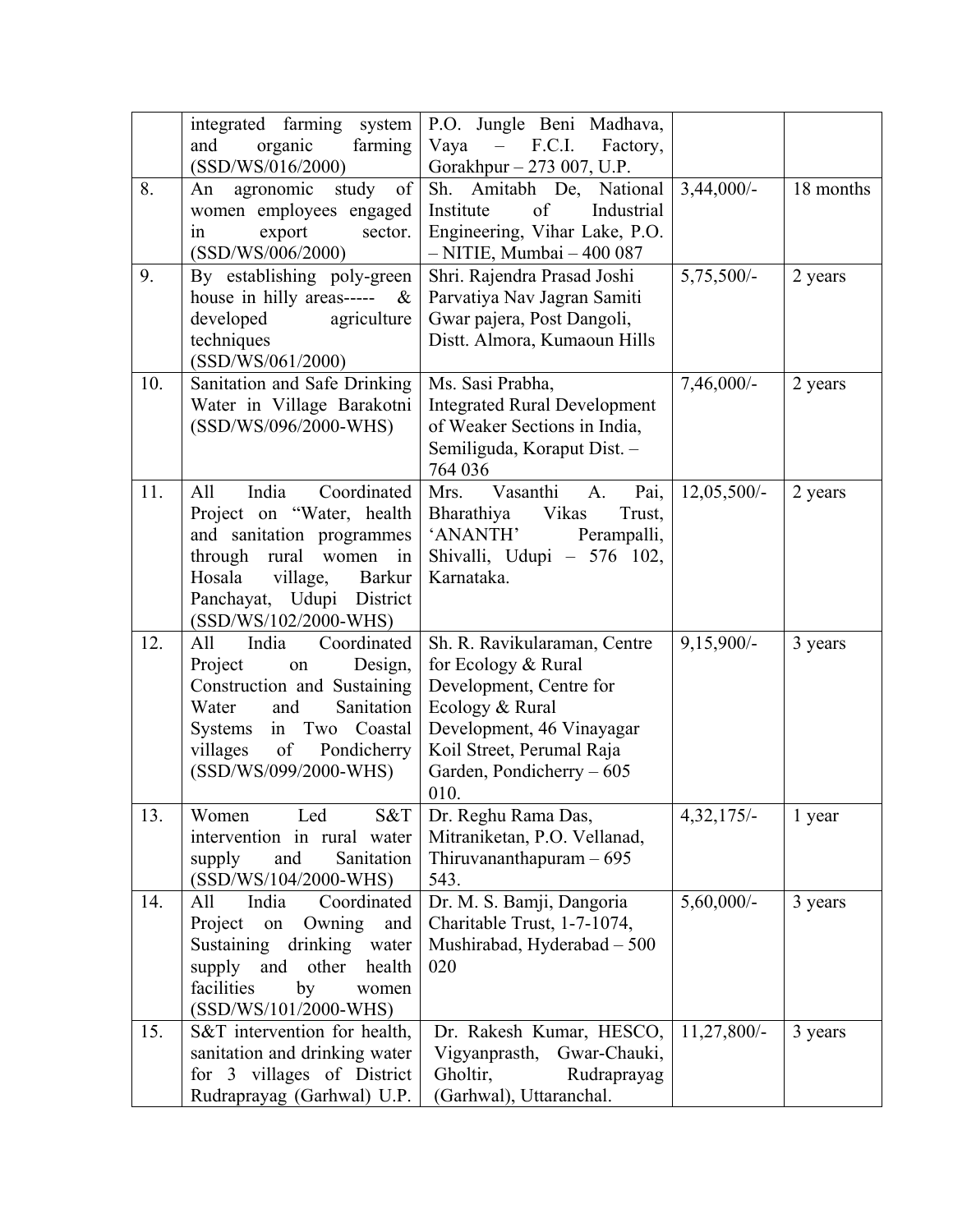|     | (SSD/WS/094/2000-WHS)                                                                                                                                                                                                   |                                                                                                                                                             |               |           |
|-----|-------------------------------------------------------------------------------------------------------------------------------------------------------------------------------------------------------------------------|-------------------------------------------------------------------------------------------------------------------------------------------------------------|---------------|-----------|
| 16. | All<br>India Coordinated<br>Project on "Owning and<br>Sustaining drinking water<br>supply and other health<br>facilities by women in<br>Village – Sidhouli, Dist.<br>Chindwara, M.P.<br>(SSD/WS/097/2000-WHS)           | Dr. Ajay Kumar Khare,<br>Madhya<br>Pradesh<br>Vigyan<br>Sabha, Mumtaz<br>Manzil, 9-A Civil Lines, 4<br>Bunglow Road, Bhopal $-462$<br>002.                  | $11,45,400/-$ | 3 years   |
| 17. | Upgradation of skill for Dr. K. N. Maiti,<br>women on production of<br>diversified glazed<br>$\&$<br>decorated terracotta products<br>with special emphasis on<br>utilization of fly<br>ash.<br>(SSD/WS/037/2000)       | Central<br>Glass $\&$<br>Ceramic<br>Research Institute, Naroda<br>Centre, 168 & 169,<br>Naroda Institutional Estate,<br>Ahemdabad $-382330$<br>Gujarat.     | $10,81,700/-$ | 3 years   |
| 18. | To promote off seasonal<br>vegetable cultivation for self-<br>reliance of hilly women.<br>(SSD/WS/049/2000)                                                                                                             | Sh. Sanjay Kumar<br>SATHI,<br>Social Awareness through<br>Human Involvement, Kathi,<br>P.O. Thakur - Dwara, via<br>Sarohan Dist. Sirmour - 173<br>024, H.P. | $11,14,300/-$ | 18 months |
| 19. | Action Research to bring<br>Gender Parity in Science &<br>Technology<br>(SSD/WS/019/2000)                                                                                                                               | Dr. Gowri Chandrakusar<br>Central Leather Research<br>Institute<br>Sardar Patel Road,<br>Adyar, Chennai - 600 020                                           |               |           |
| 20. | Technology linkages<br>for $\vert$<br>Mahila Udyog Kendra<br>a) Diary goat services for<br>NIV research project<br>b) NCL<br>Membrane<br>technology for producing<br>food drinks and goat<br>feed.<br>(SSD/WS/075/2000) | Dr. S. S. Kalbag<br>Indian Institute of Education<br>J.P. Naik Path, 128/2 Kothrud,<br>Pune $-411029$                                                       | $10,99,100/-$ | 3 years   |
| 21. | for<br>documentation,<br>Centre<br>$\&$<br>training<br>research<br>on<br>natural<br>dyes.<br>(SSD/ND/042/2000)                                                                                                          | Sh. M. R. Rajgopalan,<br>Gandhigram Trust<br>Gandhigram - 624 302,<br>Dindigul Dist., Tamil Nadu                                                            | $6,00,000/$ - | 1 year    |
| 22. | Financial<br>for<br>assistance<br>survey on citric fruits and its<br>products in vin block of Dist.<br>Pithorgarh, Uttaranchal.<br>(SSD/WS/028/2001)                                                                    | Sh. S. S. Mahar<br>Sakh<br>Jan<br>Kalyan<br>Samiti<br>Dhanora<br>Near Rai Brize,<br>Dist. Pithorgarh,                                                       | 8,92,000/-    | 3 years   |